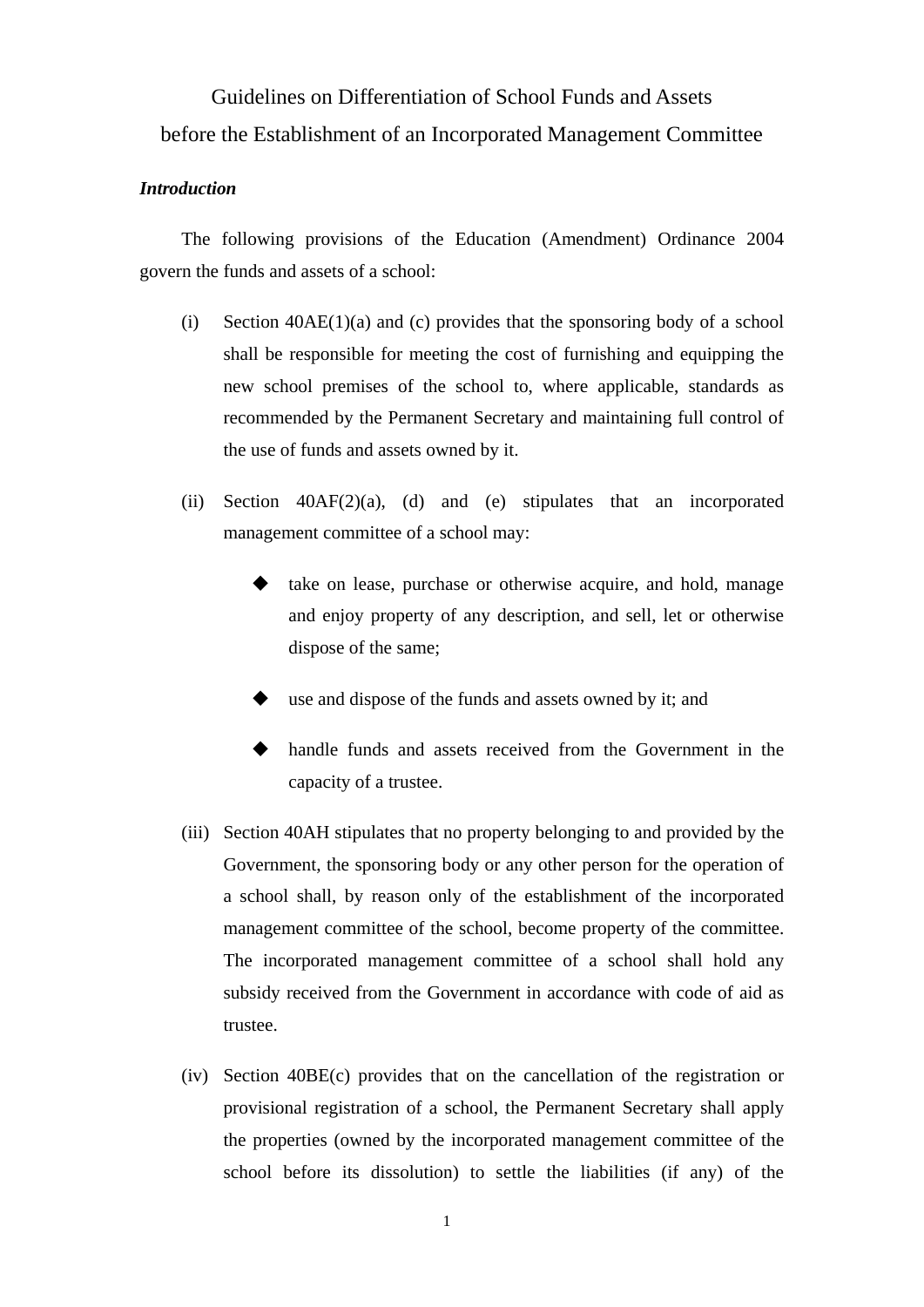committee which are outstanding immediately before its dissolution in such manner as he considers fair. Where (after such settlement) any property which was donated to the committee remains, the Permanent Secretary shall return the property to the donor unless the donor indicated at the time of the donation that he did not wish to reclaim the property in the event of the dissolution of the committee.

2. To avoid confusion, operating schools and planned schools shall differentiate clearly the ownership of funds and assets in respect of the Government, the sponsoring body and the school before establishing an incorporated management committee.

#### *Differentiation of Funds and Assets of a School*

3. The description and ownership of the general funds and assets of a school are listed in the **Appendix**. Funds and assets owned by the Government mainly include all the recurrent and non-recurrent grants provided by the Government, school premises built and the land owned by the Government, as well as any furniture, equipment, book and teaching aid etc purchased with government grants and Quality Education Fund. As for the non-government funds and assets of a school, they may belong to the school or the sponsoring body or other donors. Before establishing an IMC, the school should refer to the Appendix and discuss with its sponsoring body with the aim to delineate clearly their respective ownership of school assets. Where the property is a donation, the school should ascertain whether the donor had, at the time of donation, indicated that he did not wish to reclaim the property in the event of the dissolution of the IMC to avoid dispute in the future.

4. As there is no guarantee that the list of school funds and assets at the Appendix is exhaustive, the relevant parties, delineating the ownership of funds and assets, should examine carefully all the funds and assets of the school to avoid omission. Schools in need of advice or assistance may contact their respective Senior School Development Officers.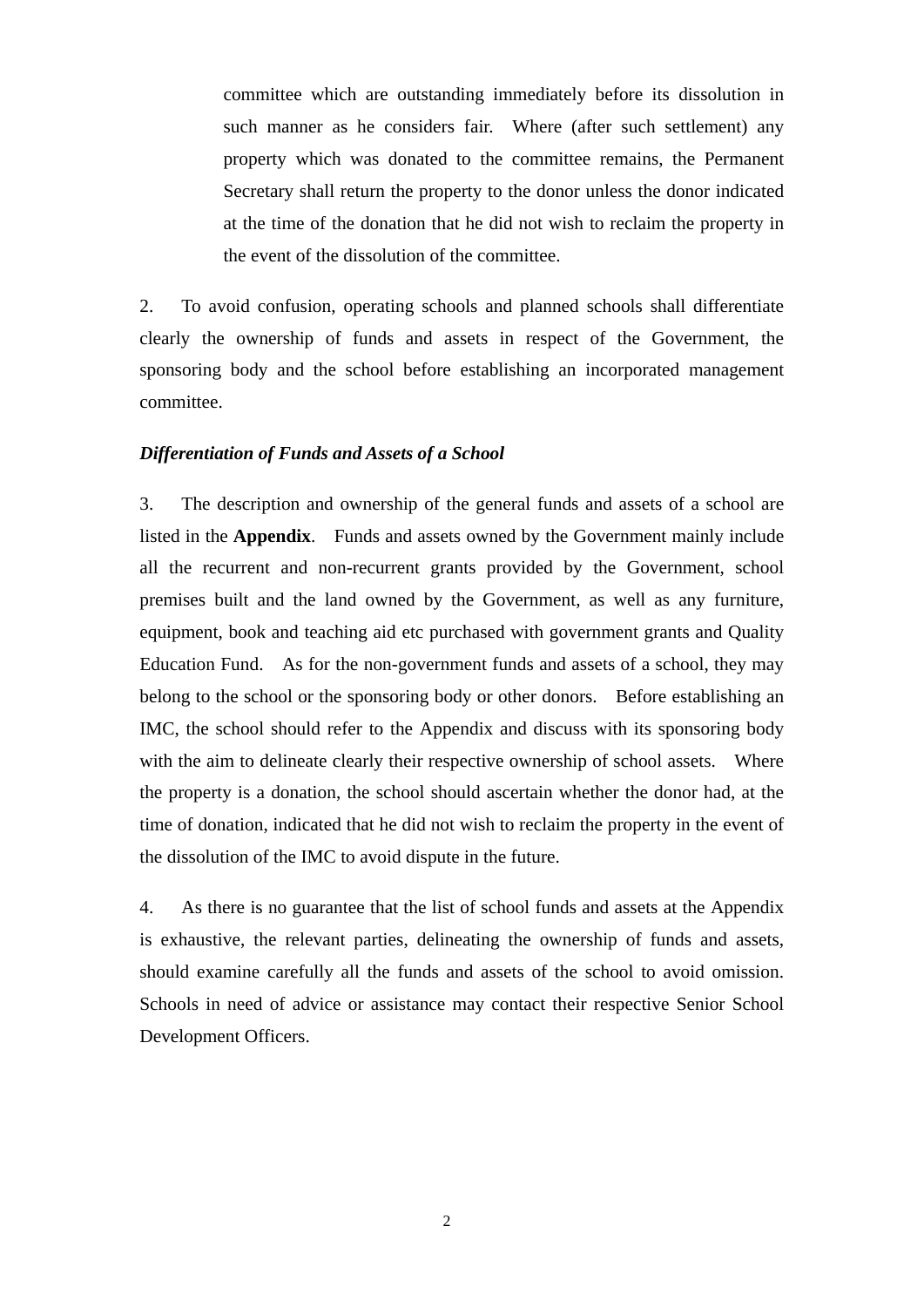### **Appendix**

| Source                                              | Funds                                                            | Assets                                                                                                                                                                             | *Ownership                                                                                                 |
|-----------------------------------------------------|------------------------------------------------------------------|------------------------------------------------------------------------------------------------------------------------------------------------------------------------------------|------------------------------------------------------------------------------------------------------------|
| Government                                          | Recurrent and non-recurrent grants<br>provided by the Government | Schools premises built and the land Government<br>$\bullet$<br>owned by the Government, furniture,<br>equipment, books and teaching aids<br>purchased with government grants       |                                                                                                            |
| Government                                          | <b>Quality Education Fund</b>                                    | School facilities such as<br>٠<br>air-conditioners, computer equipment,<br>etc.                                                                                                    | Government                                                                                                 |
| Sponsoring body                                     | Set-up fund<br>٠<br>Donation<br>٠                                | Furniture, equipment, books and<br>٠<br>teaching aids purchased with the<br>set-up fund<br>Furniture, equipment, books and<br>٠<br>teaching aids donated by the<br>sponsoring body | School                                                                                                     |
| Sponsoring body                                     | Scholarship provided by the sponsoring<br>body                   | School premises built and the land<br>$\bullet$<br>owned by the sponsoring body<br>Other non-government properties<br>within the school premises, such as<br>church                | Sponsoring body or school<br>(depending on the agreement<br>between the sponsoring body<br>and the school) |
| Student/business<br>undertaking/organisation/others | School income<br>School fees<br>٠                                |                                                                                                                                                                                    | Government                                                                                                 |

## Funds and Assets of a School before Establishing an Incorporated Management Committee